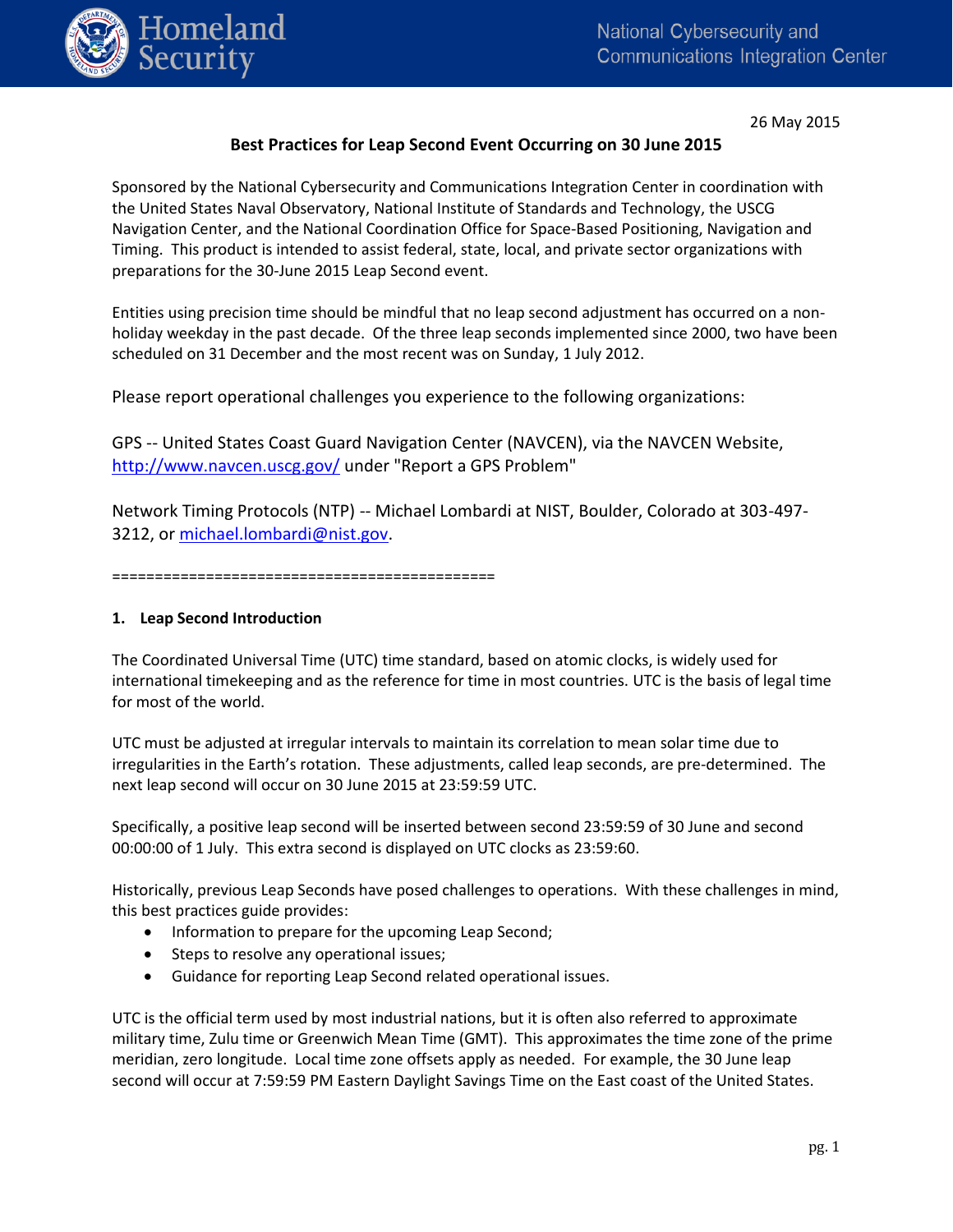

**NOTE**: Systems that do not receive time via external reference *may* require manual resetting/synchronization of clocks to maintain accuracy to UTC.

For more information on Leap Seconds, please see the background following the best practices.

=============================================

### **2. Leap Second Preparation**

- a. Check and verify leap second insertion procedures on all systems dependent on precise time (UTC) to verify leap second insertion will not disrupt normal operation.
- b. Verify Global Positioning System (GPS) *receivers are built in accordance with GPS interface specifications IS-GPS-200H* (the latest specification may be found at [http://www.gps.gov/technical/icwg/\)](http://www.gps.gov/technical/icwg/). These receivers should automatically adjust UTC time of day outputs to reflect leap second changes.
- c. Verify Network Time Protocol (NTP) servers and clients systems are built to account for leap seconds.

=============================================

#### **3. Leap Second Implementation**

The Leap Second occurs simultaneously worldwide based on UTC day transition 30 June/1 July, irrespective of your local time zone.

To implement the positive leap second, all UTC clocks will be display an extra second. The date sequence of the UTC markers will be:

30 Jun 2015 23H 59M 59S 30 Jun 2015 23H 59M 60S \* (extra second)

Followed by: 01 Jul2015 00H 00M 00S

Note: If your clock is set to local time zones, then the above example will need to be adjusted to your local time zone.

Time on NTP clients and Stratum 2 servers should be verified after the leap second insertion. Systems receiving time over NTP may have delayed responses to the leap second update depending on the software version installed.

**NOTE**: Not all clocks implement leap seconds in the same manner as UTC above. Some may use multiple 59s or 00s vice the 60s scheme above or even just freeze the time for one second.

=============================================

**4. Leap Second and Global Positioning System (GPS)**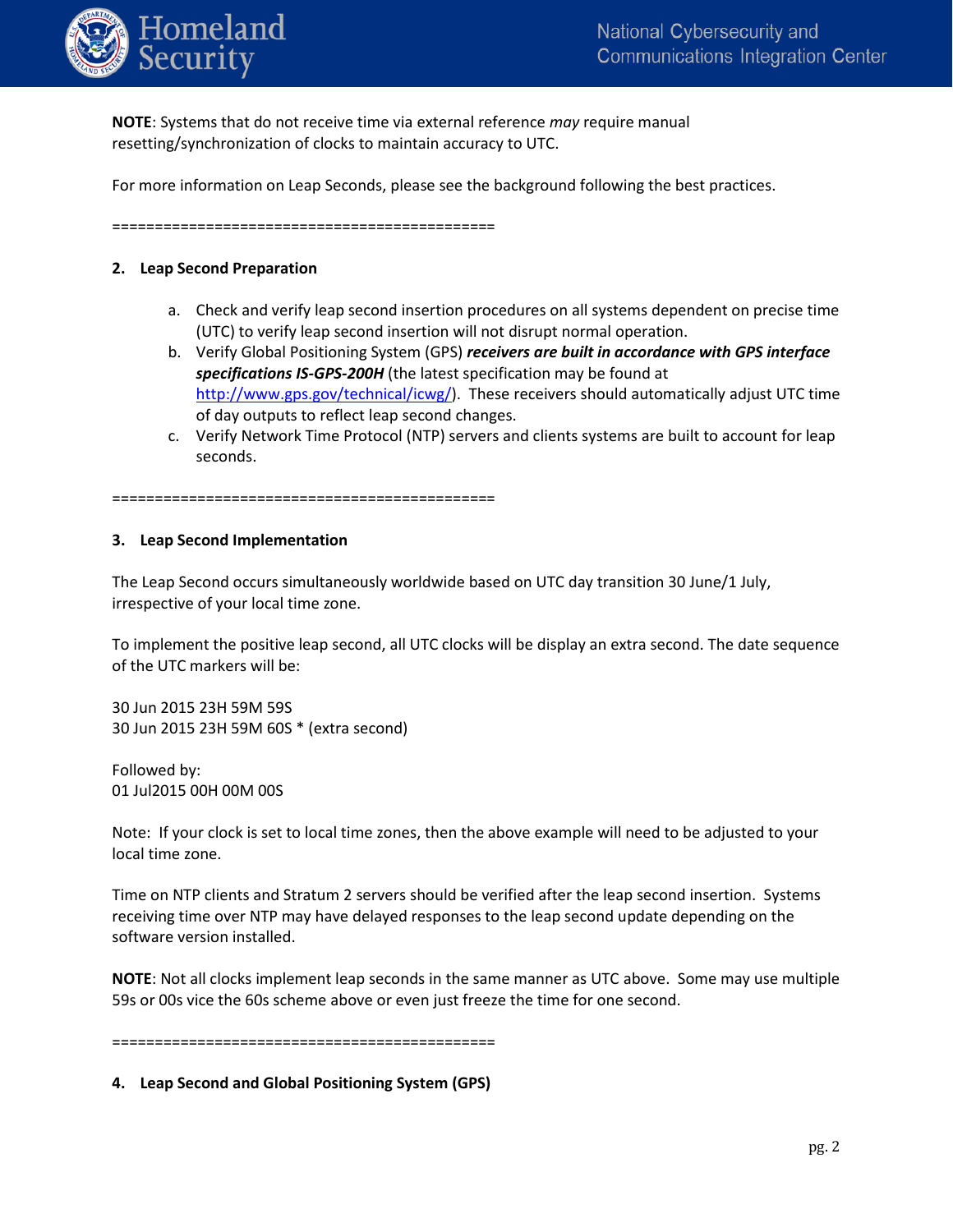

- a. Systems that receive UTC via GPS should be unaffected by the addition of a leap second. GPS *receivers built in accordance with IS-GPS-200H* should adjust for this leap second change without user intervention.
- b. The leap second correction information is broadcast by GPS and is contained within the GPS navigation message, sub frame 4, page 18. IS-GPS-200H sections "3.3.4 GPS Time and SV Z-Count" on page 40; "20.3.3.5.2.4 Coordinated Universal Time (UTC)" on page 123; and "30.3.3.6.2 UTC and GPS Time" on page 180 provide detailed information related to the leap second.
- c. No physical adjustments will be required for the GPS internal navigation time scale (GPS time).
- d. Systems that receive UTC via GPS should be unaffected by the addition of a leap second if designed properly to account for this extra second.
- e. Ensure the GPS receiver has been turned on at least once since Feb 2015, and prior to 2359 on 30 June, for at least 15 minutes to make sure the latest almanac is uploaded; this almanac will contain the leap second notification information in the navigation message.

=============================================

### **5. Leap Second and Network Time Protocol (NTP)**

Care should be taken with NTP.

- a. The NTP server packets may include a leap second flag, which informs the user client software that a leap second is imminent. This allows the user client software to automatically adjust for leap seconds.
- b. There is a probability that some NTP servers may either not implement or incorrectly set their leap second flag.
- c. As a result of the missing or incorrect leap second flag, many NTP servers broadcast the wrong time for up to a day after a leap second insertion. Clients systems may not properly account for seconds and not reflect UTC time.
- d. Perform an update to the NTP software on the day prior to or day of the leap second event a[t http://www.ntp.org/downloads.html.](http://www.ntp.org/downloads.html)

NTP software updates should be checked on a recurring basis. The most current NTP software updates are located at<http://www.ntp.org/downloads.html> in accordance with service network policy.

=============================================

## **6. Leap Second and Frequency Standards**

Manual intervention may be required on some cesium and rubidium atomic frequency standards, as well as some quartz standards, that display the time of day (TOD). These standards TOD display may be incorrect after the leap second, thus requiring an adjustment for the leap second. NOTE: the frequency accuracy of these standards will not be affected by the leap second.

Following the procedures in the cesium manual, perform the following actions within 24 hours of the leap second (after 0000 UTC 30 June and prior to 2359 UTC 30 June):

a. The leap second flag may be set by using the control panel on the front of the cesium.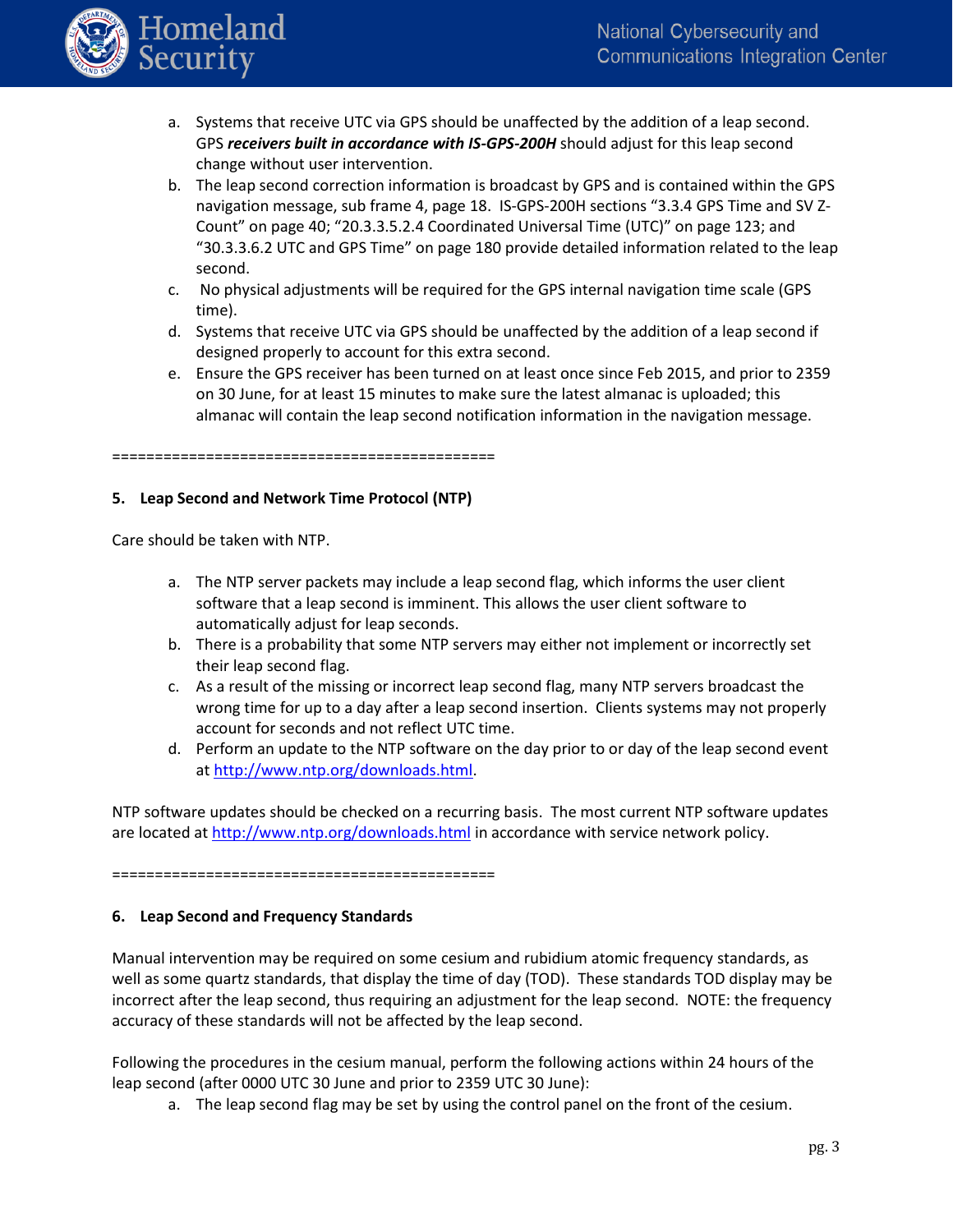

b. Verify the leap second occurred at 23:59:60 on 30 June.

=============================================

#### **7. Leap Second Problem Resolution**

#### **If you know your system will not work through the leap second on 30 June 2015:**

a. Isolate the system from any external timing sources and manually insert the additional second at 23:59:59 UTC. Then reconnect the system after 00:00:00 UTC 1 July 2015.

### **If a problem occurs after 23:59:59 on Tuesday, 30 June the following actions should be taken:**

- a. Verify the time on the system by calling the time voice announcers at the National Institute of Standards and Technology (NIST) at **(303) 499-7111** and **(808) 335-4363** or the United States Naval Observatory (USNO) at **(202) 762-1401** or **(719) 567-6742**.
- b. If the time is off by 1 second, then reset the time to the correct time indicated by the voice announcer and if necessary, restart the system.

=============================================

#### **8. Leap Second Reporting**

Historically leap second changes have created significant operational problems. All coordinated time scales will be affected by this adjustment.

Please report operational challenges you experience to the following organizations:

GPS -- United States Coast Guard Navigation Center (NAVCEN), via the NAVCEN Website, <http://www.navcen.uscg.gov/> under "Report a GPS Problem"

Network Timing Protocols (NTP) -- Michael Lombardi at NIST, Boulder, Colorado at 303-497- 3212, or [michael.lombardi@nist.gov.](mailto:michael.lombardi@nist.gov)

Thank you for supporting this effort to better understand leap second issues.

=============================================

### **9. Leap Second History**

UTC uses the international system (SI) definition of the second, based on atomic clocks.

a. **Definition of a Second** - In 1967 the General Conference on Weights and Measures (CGPM) defined the length of the second to be based on the atomic clock as follows. The second is the duration of 9,192,631,770 periods of the radiation corresponding to the transition between the two hyperfine levels of the ground state of the cesium 133 atom. This defines the International System (SI) second.